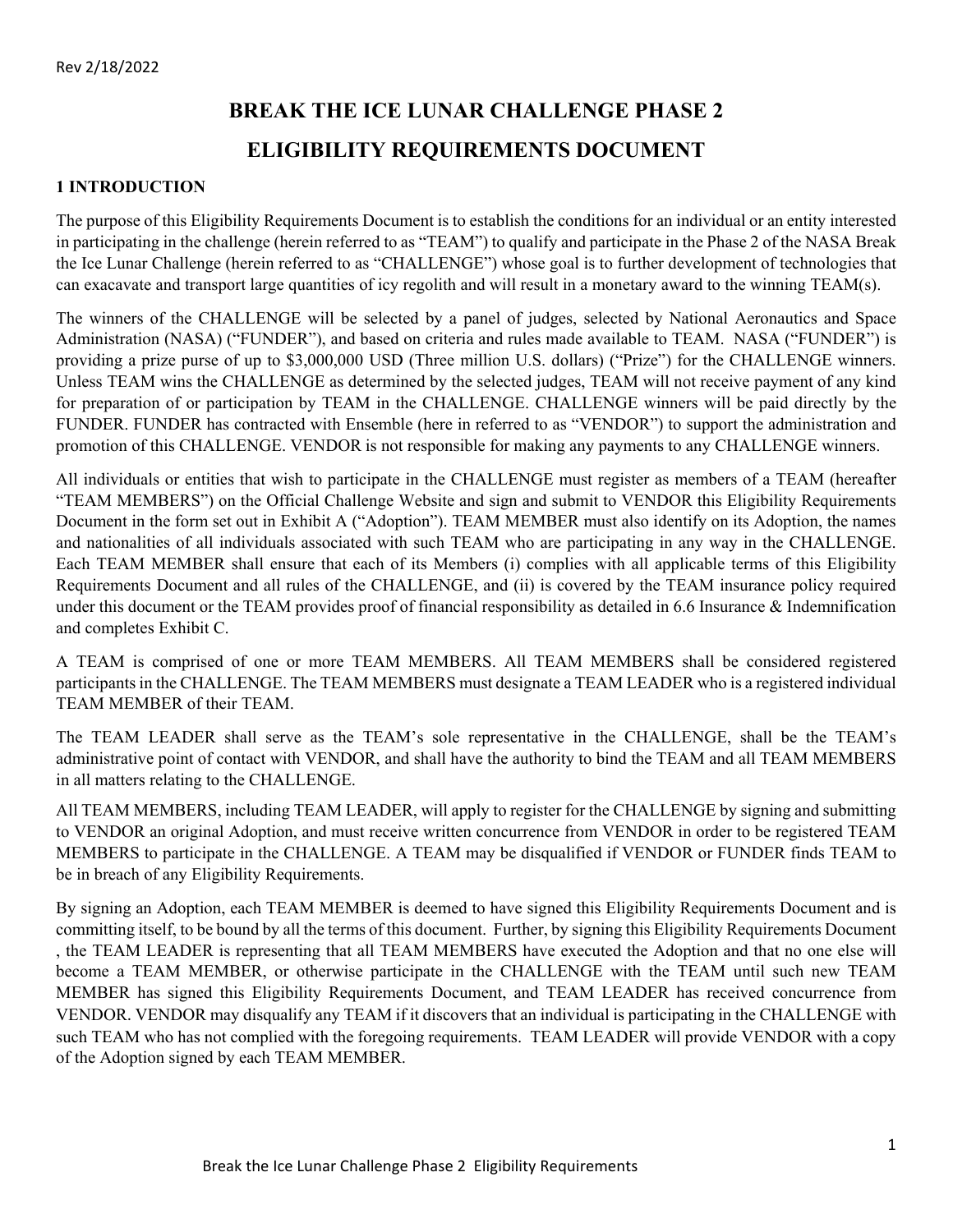A team-designated TEAM LEADER shall be responsible for the actions of and compliance with the rules, including prize eligibility rules, by all members of his or her TEAM. If a TEAM LEADER is unable to continue as TEAM LEADER, then a new TEAM LEADER may be named, as long as that person agrees in writing to fulfill the duties to be a TEAM LEADER and is otherwise eligible to be TEAM LEADER as required by this section. Such a change must be documented on an Adoption in the form set forth in Exhibit A and submitted to VENDOR along with an explanation of the circumstances as soon as possible. Proposed changes of TEAM LEADER are subject to approval by VENDOR and FUNDER in their sole discretion.

Execution of this Eligibity Requirements Document indicates the willingness and intent of TEAM to participate in the CHALLENGE and to follow and abide by all the terms of this document.

All interactions by TEAM regarding CHALLENGE will be directly with VENDOR. TEAM MEMBERS will communicate with VENDOR through TEAM LEADER.

## **2 CHALLENGE DETAILS**

2.1 Overview

The CHALLENGE is designed to further development of technologies that can exavate and transport large quantities of icy lunar regolith. Through a prototype demonstration, TEAMs must show that their solutions address the reliability, durability, and traversability challenges these systems must overcome to operate for long durations.

The CHALLENGE will be conducted by VENDOR. The Prize for the CHALLENGE is provided by FUNDER.

A prize pool of up to \$3,000,000 USD will be awarded across the CHALLENGE.

2.1 Awards:

Prize purses for Phase 2 will total up to \$3,000,000.

In Level 1 of the CHALLENGE, FUNDER will award an equal share of \$500,000 prize purse up to a maximum of \$75,000 per TEAM to all the TEAMs that submit compliant Level 1 submissions by the deadline.

In Level 2 of the CHALLENGE, FUNDER will award \$300,000 to 1<sup>st</sup> Place, \$200,000 to the 2<sup>nd</sup> Place, and \$125,000 to the  $3<sup>rd</sup>$  Place Winners. FUNDER may also award up to five (5) additional prizes in the amount of \$75,000 each to the next highest scoring TEAMs (a total of up to \$375,000).

In Level 3 of the CHALLENGE, FUNDER will award \$1,000,000 to 1<sup>st</sup> Place, \$500,000 to the 2<sup>nd</sup> Place. In addition to the cash prizes, FUNDER will also award opportunities test concepts in a dusty Thermal Vacuum Chamber (TVAC).

#### Recognition for International TEAMs

Up to 3 top scoring International TEAMs will be recognized as winners in Level 2 and Level 3.

International TEAMs are not eligible to be awarded prize money or TVAC test opportunities from FUNDER and must meet the eligibility requirements to participate in the Challenge and be recognized as winners.

### 2.2 CHALLENGE Rules

Refer to the Break the Ice Lunar Challenge Phase 2 Rules as issued by VENDOR for CHALLENGE overview, rules, and definitions. Challenge rules may be amended from time to time and is incorporated herein by reference.

2.3 Deadline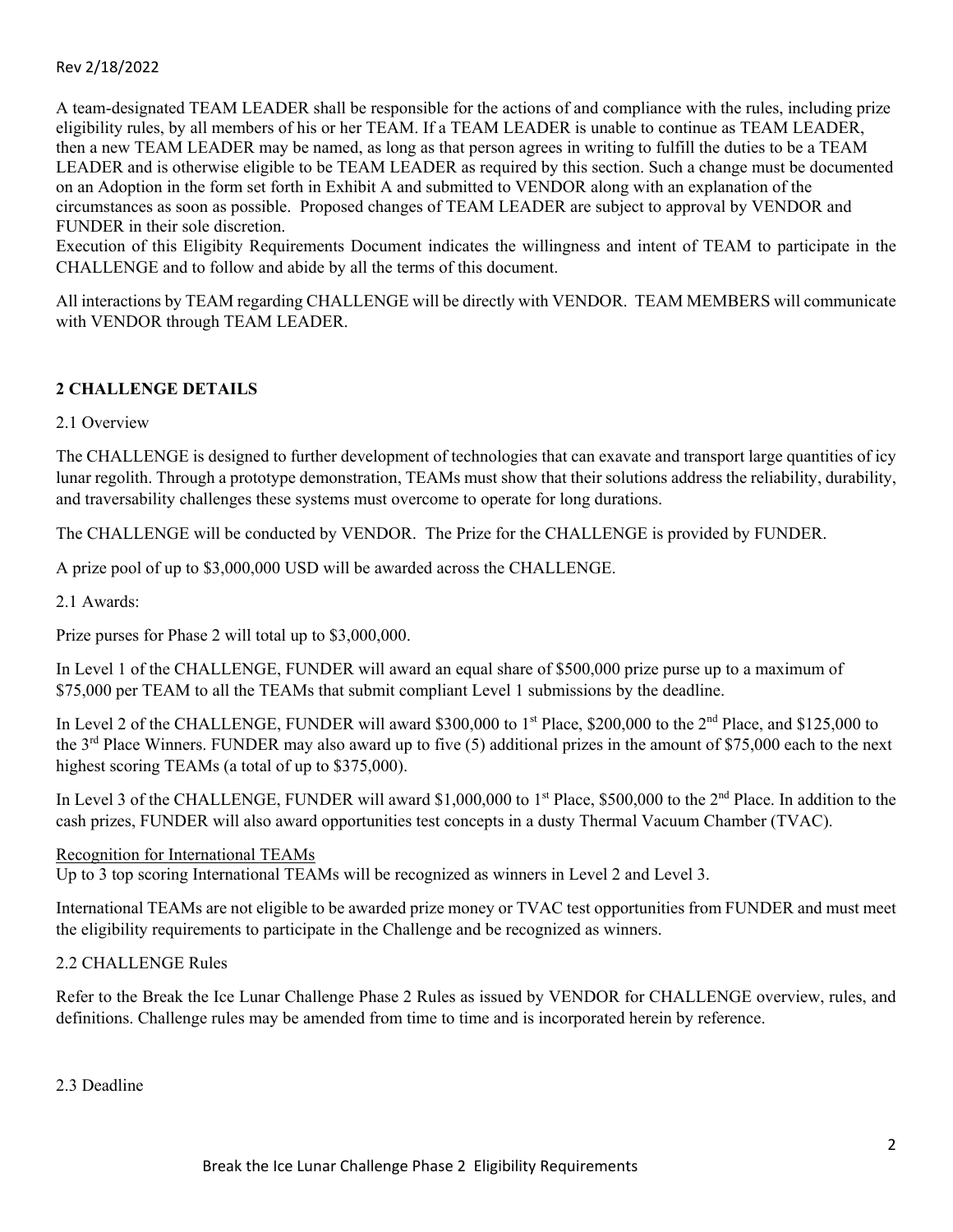The CHALLENGE will be conducted from June 2022 to May 2024. FUNDER can extend the Challenge milestones at its discretion.

## 2.4 Financing

TEAMs may not directly request the U.S. Government or foreign governments to provide funding for purposes of the TEAM participation in the CHALLENGE. TEAMs may utilize funds from government sources to the extent allowed by the funding source and recipient policies.

## 2.5 Uses of Federal Resources

TEAM is permitted to use or pay for the use of U.S. Government facilities, personnel, hardware, or information previously developed by the U.S. Government if access is available on an equitable basis. TEAM must inform VENDOR in advance of planned use of U.S. Government facilities, personnel, hardware, or information previously developed by the U.S. Government. VENDOR in consultation with FUNDER will determine if access has been made available on an equitable basis at its discretion.

A TEAM using information previously developed with U.S. Government funding must declare such information to VENDOR and shall promptly make such information available to VENDOR, FUNDER, and other competitors upon request. No use of current/active U.S. government funds may be used to participate in the CHALLENGE.

## 2.6 Government Regulations and Licensing

TEAM will comply with all U.S. laws, regulations and policies, including those relating to export control and nonproliferation, and the laws of relevant state and local jurisdictions that pertain to or govern any activities conducted by TEAM in connection with the CHALLENGE.

## 2.7 Eligibility

All individuals or entities that wish to participate in the CHALLENGE must register as members of a TEAM (hereafter "TEAM MEMBERS") on the Official Challenge Website and sign and submit to VENDOR the Adoption in the form set out in Exhibit A ("Adoption"). TEAM MEMBER must also identify on its Adoption, the names and nationalities of all individuals associated with such TEAM who are participating in any way in the CHALLENGE. Each TEAM MEMBER shall ensure that each of its Members (i) complies with all applicable terms of this Eligibility Requirements Document and all rules of the CHALLENGE, and (ii) is covered by the TEAM insurance policy required under this document. Each TEAM MEMBER shall indemnify VENDOR for any costs, claims or damages arising from the acts or omissions of such TEAM MEMBER.

A TEAM is comprised of one or more TEAM MEMBERS. All TEAM MEMBERS shall be considered registered participants in the CHALLENGE. The TEAM MEMBERS must designate a TEAM LEADER who is a registered individual TEAM MEMBER of their TEAM.

The TEAM LEADER shall serve as the TEAM's sole representative in the CHALLENGE, shall be the TEAM's administrative point of contact with VENDOR, and shall have the authority to bind the TEAM and all TEAM MEMBERS in all matters relating to the CHALLENGE and the relationship between the TEAM and VENDOR.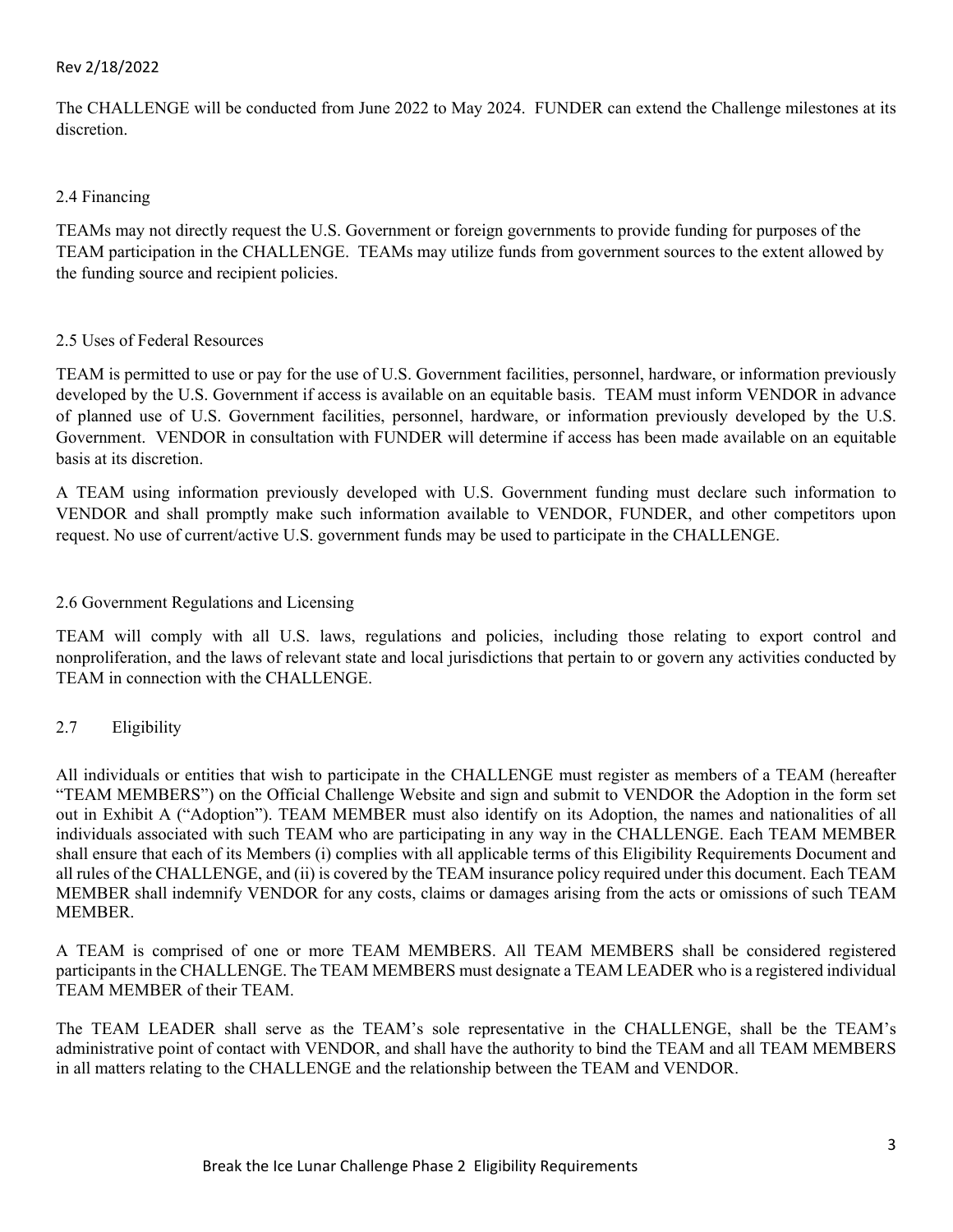All TEAM MEMBERS, including TEAM LEADER, will apply to register for the CHALLENGE by signing and submitting to VENDOR an original Adoption, and must receive written concurrence from VENDOR in order to be registered TEAM MEMBERS to participate in the CHALLENGE.

By signing an Adoption, each TEAM MEMBER is deemed to have signed this Eligibility Requirements Document and is committing itself, to be bound by all the terms of this document. Further, by signing this Eligibility Requirement Document, the TEAM LEADER is representing that all TEAM MEMBERS have executed the Adoption and that no one else will become a TEAM MEMBER, or otherwise participate in the CHALLENGE with the TEAM until such new TEAM MEMBER has signed this document, and TEAM LEADER has received concurrence from VENDOR. VENDOR may disqualify any TEAM if it discovers that an individual is participating in the CHALLENGE with such TEAM who has not complied with the foregoing requirements. TEAM LEADER will provide VENDOR with a copy of the Adoption signed by each TEAM MEMBER.

Each individual, whether acting alone or as part of a TEAM, must identify his/her nationality. No TEAM MEMBER shall be a citizen of a country on the NASA Export Control Program list of Designated Countries List Category II: Countries determined by the Department of State to support terrorism. The current list of designated countries can be found at http://oiir.hq.nasa.gov/nasaecp. Please check the link for latest updates. This includes individuals with dual citizenship unless they are a U.S. citizen or a lawful permanent U.S. resident (green card holder).

While China is not a Category II designated country, pursuant to Public Law 116-6, Section 530, NASA is prohibited from participating, collaborating, or coordinating bilaterally in any way with China or any Chinese-owned entity. TEAM MEMBERS who are citizens of China but not affiliated with a Chinese entity may be permitted to participate on a TEAM.

Subject to the conditions set forth herein, foreign nationals and foreign national teams can participate in the Challenge. However, they are not eligible for a cash prize, and must acknowledge acceptance of this by signing and submitting a Foreign Participant Acknowledgement Form in Exhibit B.

A TEAM-designated TEAM LEADER shall be responsible for the actions of and compliance with the rules, including prize eligibility rules, by all members of the TEAM. If a TEAM LEADER is unable to continue as TEAM LEADER, then a new TEAM LEADER may be named, as long as that person agrees in writing to fulfill the duties to be a TEAM LEADER and is otherwise eligible to be TEAM LEADER as required by this section. Such a change must be documented on an Adoption in the form set forth in Exhibit A and submitted to VENDOR along with an explanation of the circumstances as soon as possible. Proposed changes of TEAM LEADER are subject to approval by VEDNOR and FUNDER in their sole discretion.

#### 2.8 Eligibility for Prize

In order to be eligible to win the Prize from the FUNDER:

- (i) Individuals must be U.S. citizens **or** permanent residents of the United States, **and** over the age of 18.
- (ii) Organizations must be an entity incorporated in **and** maintaining a primary place of business in the United States.
- (iii) TEAMS must be comprised of otherwise eligible individuals or organizations, **and** led by an otherwise eligible individual or organization.
- (iv) TEAM LEADER must be a U.S. citizen or permanent resident.

Notwithstanding the foregoing, a TEAM may include foreign nationals and the TEAM shall still be eligible to win a prize from FUNDER as long as the foreign national signs and delivers a Foreign Participant Acknowledgement Form (Appendix B) wherein they disclose his/her citizenship and acknowledge that they are not eligible to win a prize from NASA, **AND** the foreign national is

- (i) An employee of an otherwise eligible U.S. Entity participating in the CHALLENGE,
- (ii) An owner of such Entity, so long as the foreign citizens own less than 50% of the interests in the Entity,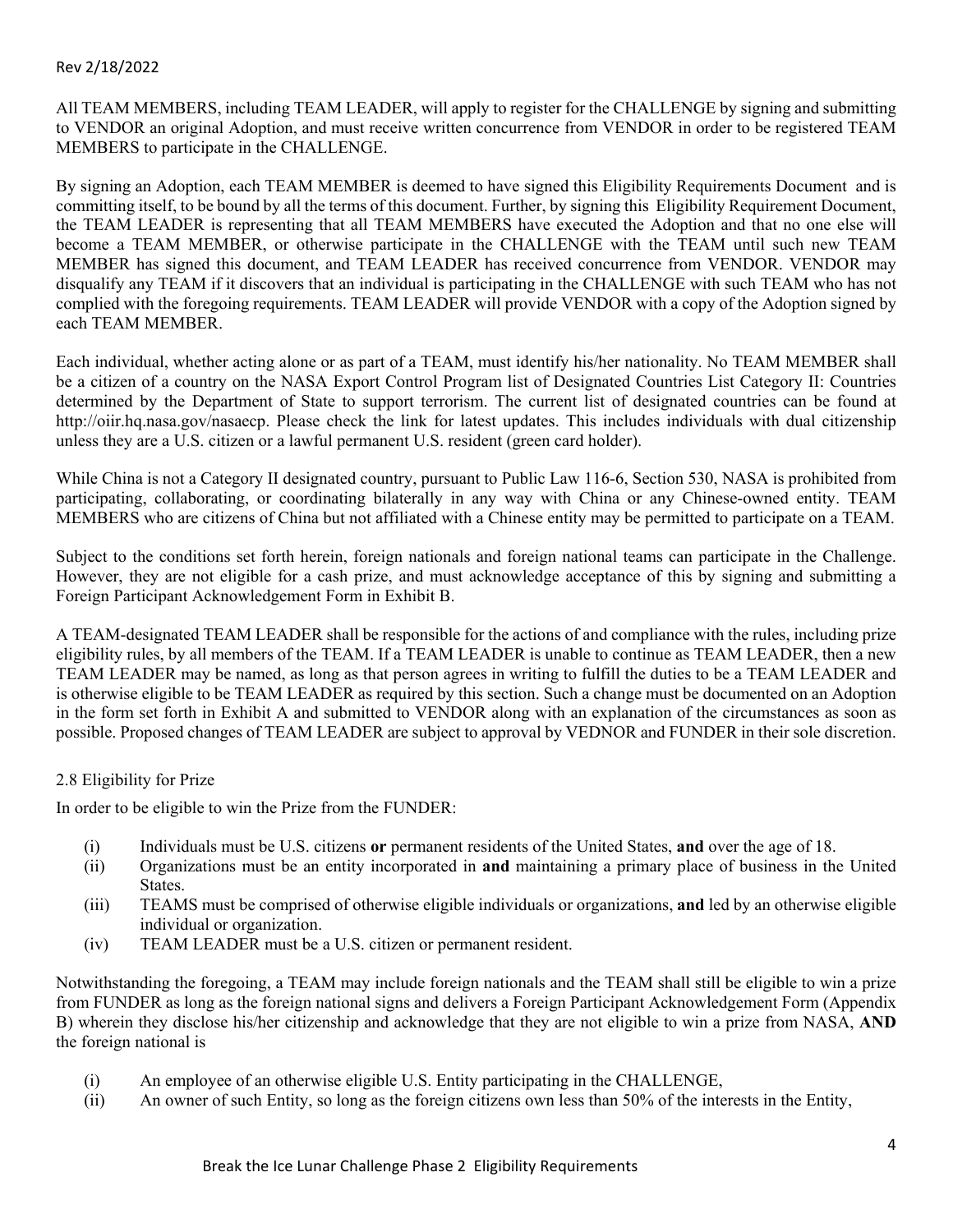- (iii) A contractor under written contract to such Entity, **or**
- (iv) A full-time student who, during the time of the CHALLENGE, (1) is enrolled in an accredited institution of higher learning, (2) has a valid student visa and (3) is otherwise in compliance with all local, state, and U.S. Government laws and regulations regarding the sale and export of technology.

VEDNOR. shall determine, subject to review and approval by FUNDER, whether foreign nationals are eligible to participate in the CHALLENGE, but in no event shall such foreign nationals be eligible to win a prize from the FUNDER. No foreign national may serve as a TEAM LEADER for Prize eligibility purposes.

TEAMs selected for an award must furnish proof of eligibility (proof of citizenship/permanent residency, proof of primary place of business, proof of incorporation, and/or proof of student visa). Proof must be provided within 3 business days to be eligible for an award. Any TEAM or TEAM MEMBER who submitted the required proof documents in Phase 1 and was deemed eligible to compete will not be required to submit this documentation again in Phase 2. TEAMS must indicate which documents from Phase 1 should apply to Phase 2 entry and provide confirmation that all documents are still valid. A TEAM's failure to comply with any aspect of the foregoing requirements shall result in the TEAM being disqualified from winning a Prize from the FUNDER.

U.S. Government employees may enter the CHALLENGE, or be members of a prize-eligible TEAMS, so long as they are not acting within the scope of their Federal employment, and they rely on no facilities, personnel, hardware, access, knowledge, information previously developed, or other resources that are available to them as a result of their employment except for those resources available to all other participants on an equal basis.

U.S. Government employees participating as individuals, or who submit applications on behalf of an otherwise eligible Entity, will be responsible for ensuring that their participation in the CHALLENGE is permitted by the rules and regulations relevant to their position and that they have obtained any authorization that may be required by virtue of their Government position. Failure to do so may result in the disqualification of them individually or of the entity which they represent or in which they are involved.

TEAMS will be ineligible to win the Prize if any TEAM MEMBER is a U.S. Government employee acting within the scope of their employment. This includes any U.S. Government organization or organization principally or substantially funded by the U.S. Government, including Federally Funded Research and Development Centers, Government-owned, contractor operated (GOCO) facilities, and University Affiliated Research Centers. Any such Entity or individual shall obtain prior written approval from their cognizant ethics officer that such participation does not violate federal personnel laws or applicable agency policy. A copy of this approval to participate in the CHALLENGE shall promptly be provided to VENDOR.

Current employees, consultants, and students of VENDOR may only participate as TEAM MEMBERS on a TEAM when the TEAM is not competing for the Prize from the FUNDER. Participation of such parties as TEAM MEMBERS on a TEAM will make a TEAM ineligible for any Prize award from FUNDER.

#### 2.9 Prize Payment

FUNDER will issue Prize payments to the TEAM LEADER of winning TEAM(s) no later than 60 days after the announcement of the winner(s) of the CHALLENGE and submission by such TEAM LEADER of information for Electronic Funds Transfer. Funds will be payable to the TEAM LEADER upon provision and acceptance of proof of citizenship and permanent resident status to FUNDER. The FUNDER shall have sole discretion of acceptance of such proof as meeting eligibility requirements for the Prize. Each TEAM MEMBER acknowledges that FUNDER shall only be obligated to make Prize payments to the TEAM LEADER. TEAM MEMBERS hereby acknowledge that any failure of the TEAM LEADER to make payments of any kind to TEAM MEMBERS is the responsibility of the TEAM LEADER, and not the responsibility of VENDOR or FUNDER.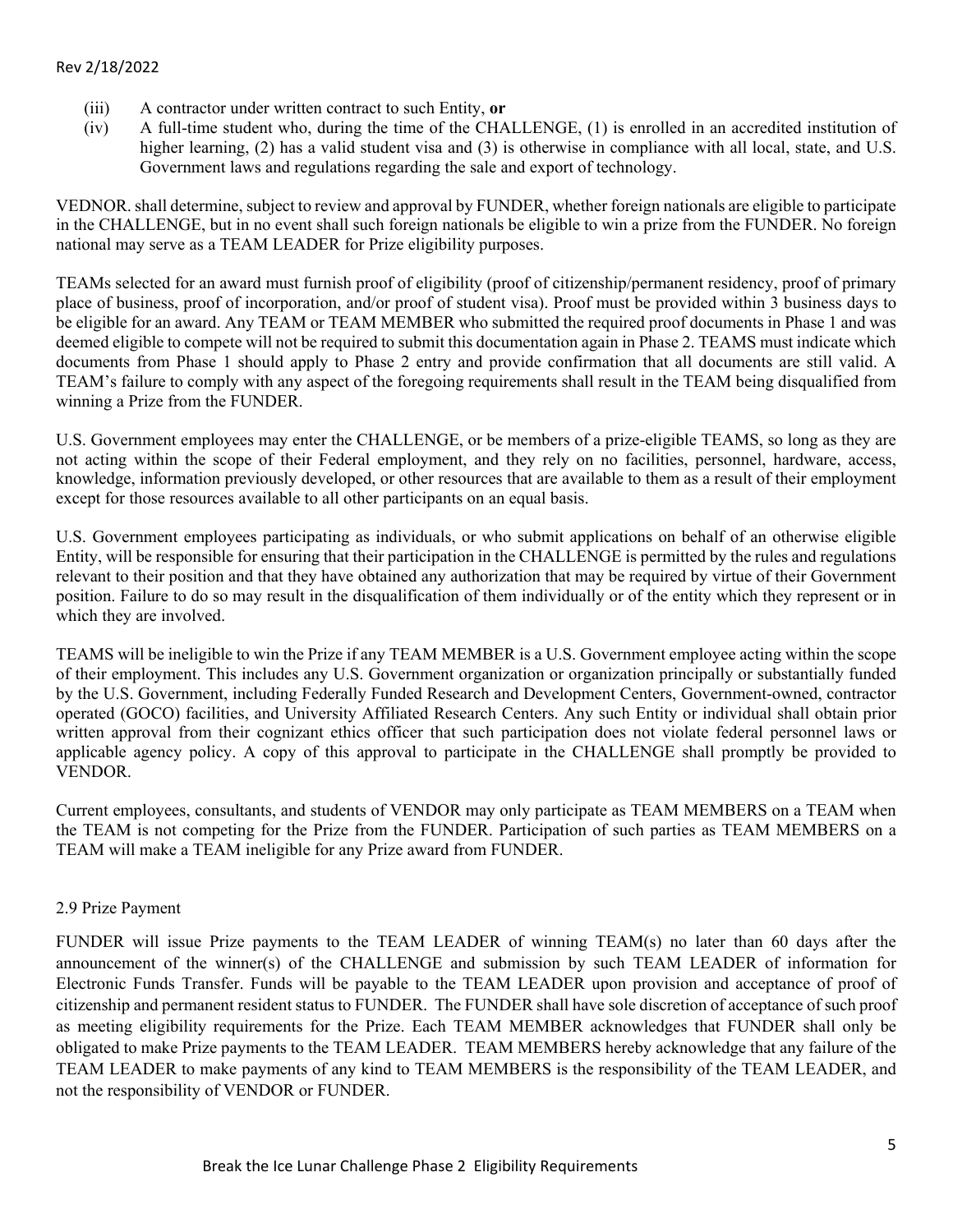#### 2.10 Disclosure of Confidential Information

VENDOR may request information from TEAM on its CHALLENGE designs, programs, and other technical information for safety and rules compliance purposes only. No public release of information regarding TEAM's technical approach will be made without the expressed permission of the TEAM LEADER. VENDOR will share such information with FUNDER.

## **3 SAFETY**

VENDOR reserves the right, in its sole discretion, to eliminate any TEAM or individual TEAM MEMBER from the CHALLENGE if the TEAM or individual TEAM MEMBER poses a threat to safety or health of self, team members, participants, competitors, or attendees.

## **4 GOOD SPORTSMANSHIP**

TEAM agrees that failure to refrain from unsportsmanlike and/or disruptive conduct may result in TEAM's immediate elimination from participation in the CHALLENGE upon the discretion of VENDOR. Unsportsmanlike and/or disruptive conduct includes but is not limited to use of profanity, derision of others, public release of misleading or inaccurate information about CHALLENGE, an attempt to delay CHALLENGE operations, or an attempt to annoy, abuse, threaten, or harass any other person, or tamper with any other TEAM's submission. An ombudsman will be available as a liaison to help resolve any disputes. In order to engage the ombudsman, a TEAM must contact VENDOR within 24 hours of the incident at the following email address: [admin@breaktheicechallenge.com.](mailto:admin@breaktheicechallenge.com) After receiving a request to engage the ombudsman, VENDOR will review the request and, if appropriate, engage the ombudsman to determine a resolution

#### 4.1 Winner Determination

The judging panel will determine the winners as described in the rules. No TEAM MEMBERs will approach the Judges or attempt to sway the Judges' decision. The Judge's decisions are final.

#### **5 RIGHTS**

5.1 Use of Names, Trademarks and Insignias

TEAM may not use the name, trademark or insignia of VENDOR, its contractors, collaborators, or FUNDER on its printed materials related to the participation of TEAM in the CHALLENGE without VENDOR's or its contractor's, collaborator's, or FUNDER' prior written consent, whichever Party is applicable.

TEAM agrees that unauthorized use of such names, trademarks and insignias shall result in elimination from participation in the CHALLENGE if TEAM continues unauthorized use after being notified to cease and desist by VENDOR or FUNDER as applicable.

#### 5.1 Media Rights

TEAM retains all media rights related to the story of its participation in the CHALLENGE.

TEAM agrees that VENDOR and FUNDER will retain all Media Rights related to the story of the CHALLENGE.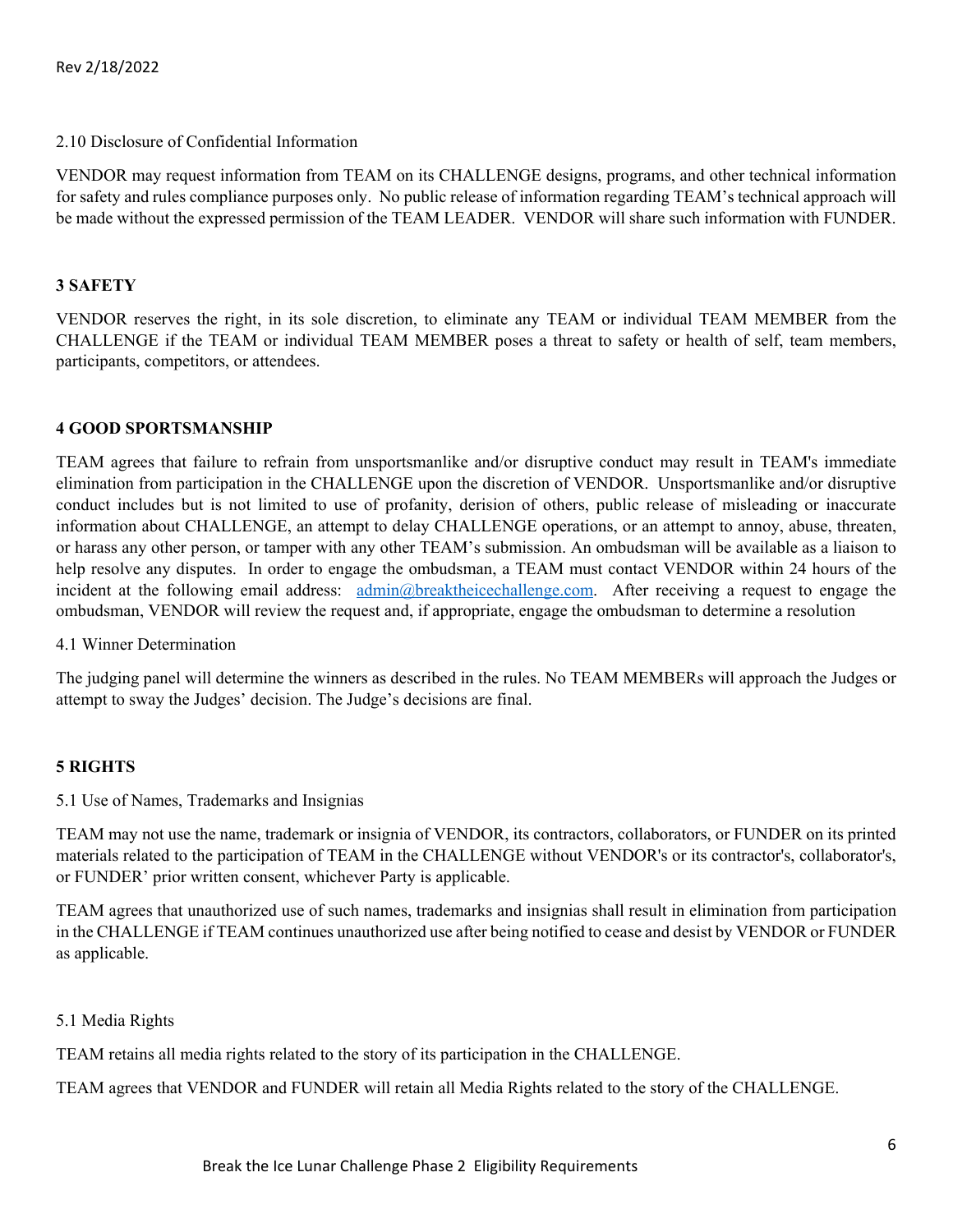Each TEAM MEMBER agrees to let VENDOR and FUNDER use the name of the TEAM and the name and likeness of such TEAM MEMBER (without charge) in connection with the media material prepared and distributed by VENDOR and FUNDER relating in any way to the CHALLENGE.

TEAM agrees to provide VENDOR and FUNDER reasonable amounts of video footage or access for recording activities related to participation of TEAM in the CHALLENGE and the right to use said footage for public affairs and/or educational purposes.

TEAM agrees that its failure to furnish video footage or access for recording purposes based on VENDOR's reasonable requests may result in TEAM's removal from participation in the CHALLENGE.

#### 5.2 Purchase and Sales Rights

TEAM agrees that FUNDER retain the non-exclusive right to purchase from TEAM the resultant or derived product, service, or technology used to win the CHALLENGE subject to the parties reaching mutual agreement after the CHALLENGE. This section does not guarantee a purchase of the resultant or derived product, service, or technology.

TEAM retains all rights to sell the resultant or derived product, service, or technology used to win the CHALLENGE to whomever they wish, provided they abide by all local, state, and U.S. Government laws and regulations regarding the sale and export of technology.

## 5.3 Intellectual Property Rights

Notwithstanding anything to the contrary in this Eligibility Requirement Document, VENDOR and FUNDER claim no intellectual property (IP) rights from TEAM's submission for this CHALLENGE.

To the extent TEAM owns IP resulting from its participation in CHALLENGE, TEAM agrees to negotiate in good faith with FUNDER, in FUNDER's discretion and upon FUNDER's instigation, for a grant of a nonexclusive, nontransferable, irrevocable, license to practice or have practiced for or on behalf of the United States, the IP throughout the world, at reasonable compensation and on terms acceptable to each party, if FUNDER chooses to pursue such a license.

#### 5.4 Disclaimer of Warranty

Goods, services, facilities, or equipment provided by VENDOR and FUNDER under this document are provided "as is." VENDOR and FUNDER makes no express or implied warranty as to the condition of any such goods, services, facilities, or equipment, or as to the condition of any research or information generated under this Eligibility Requirements Document, or as to any products made or developed under or as a result of this document including as a result of the use of information generated hereunder, or as to the merchantability or fitness for a particular purpose of such research, information, or resulting product, or that the goods, services, facilities, or equipment provided will accomplish the intended results or are safe for any purpose including the intended purpose, or that any of the above will not interfere with privately-owned rights of others. Neither the U.S. Government nor its contractors shall be liable for special, consequential, or incidental damages attributed to such goods, services, facilities, equipment, or information, or services provided under this Eligibility Requirements Document or such research, information, or resulting products made or developed under or as a result of this document.

#### 5.5 Disclaimer of Endorsement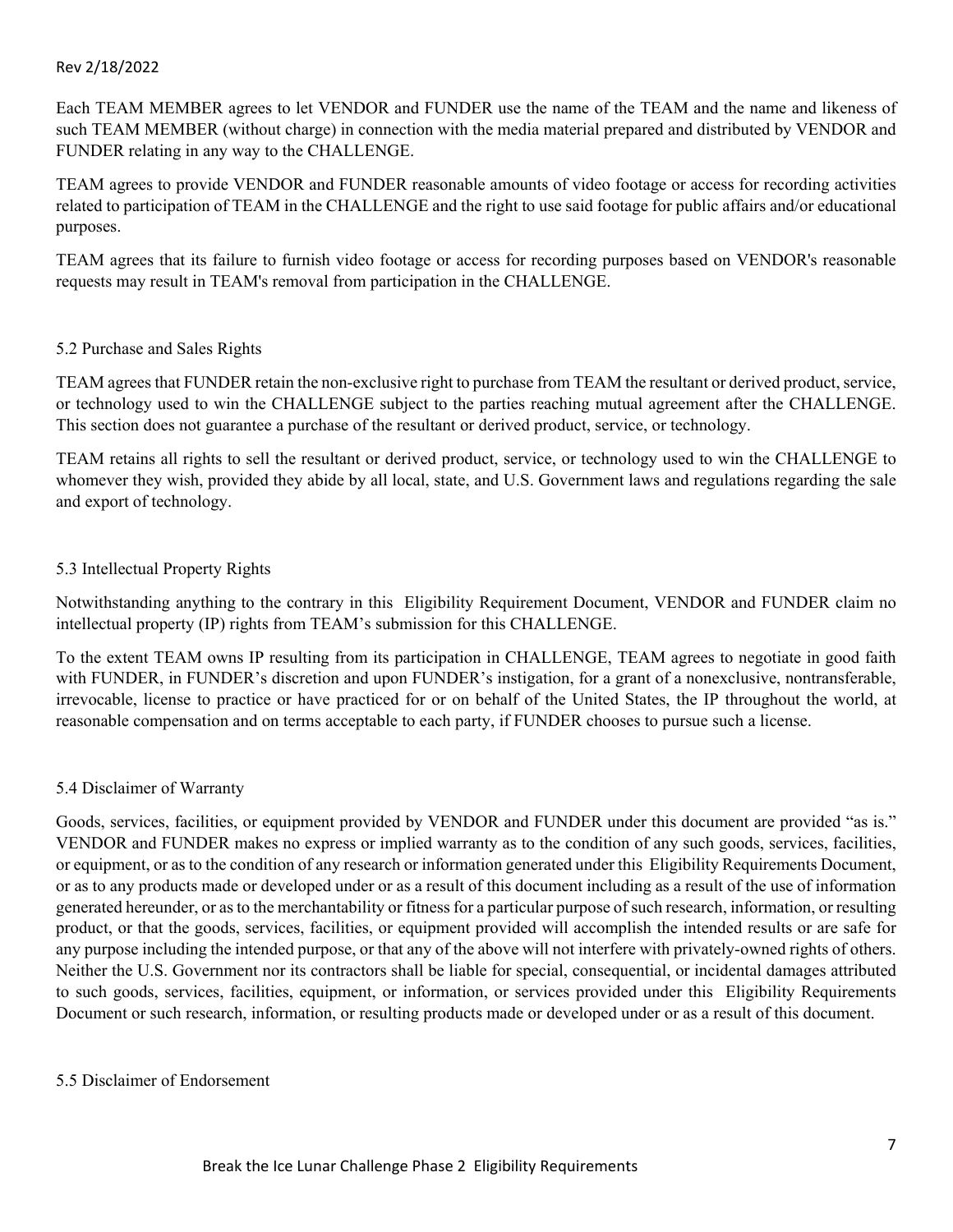NASA does not endorse or sponsor any commercial product, service, or activity. NASA's participation in this CHALLENGE or provision of goods, services, facilities or equipment under this CHALLENGE does not constitute endorsement by NASA. TEAMs agree that nothing in this Eligibility Requirements Document will be construed to imply that NASA authorizes, supports, endorses, or sponsors any product or service of TEAMs resulting from activities conducted under this Document.

#### **6 GENERAL PROVISIONS**

#### 6.1 Governing Law

U.S. Federal law governs this Eligibility Requirements Document for all purposes, including, but not limited to, determining the validity of the Eligibility Requirements Document, the meaning of its provisions, and the rights, obligations and remedies of the Parties.

#### 6.2 Acceptance and Removal

The deadline for Registration to compete in the Phase 2 of the Challenge is September 30, 2022. This Eligibility Requirements Document must be completed, signed and submitted as part of the registration.

By executing this Eligibility Requirements Document , VENDOR accepts TEAM for CHALLENGE.

VENDOR has the right to eliminate TEAM from the CHALLENGE at any time if TEAM fails to meet any material term of this Eligibility Requirements Document .

Removal of the TEAM from participating in the CHALLENGE eliminates the possibility of TEAM winning the CHALLENGE and/or a Prize.

TEAM agrees to abide by a decision for removal made by VENDOR, without contest, legal recourse, or any other action of protest of the decision.

#### 6.3 Reporting

When requested, TEAM agrees to provide VENDOR with a written total (a single amount) of the following: TEAM's incremental and cumulative financial, property (capital), personnel, and any other investments, and/or expenditures (direct or in-kind) made to conduct any and all activities related to or required by participation of TEAM in the CHALLENGE. VENDOR will not make this information public except in aggregate form for all TEAMS competing in the CHALLENGE.

TEAM agrees that failure to meet this reporting requirement may result in its removal from participation in the CHALLENGE.

#### 6.4 Responsible Officers

The following are Responsible Officers (TEAM LEADER and VENDOR's designee) for each Party for purposes of providing periodic TEAM updated information, to coordinate planning of the CHALLENGE, and to perform other interfacing functions between TEAM and VENDOR as necessary. When questions arise about CHALLENGE rules, the Responsible Officer may contact VENDOR for a case-by-case interpretation and ruling.

#### VENDOR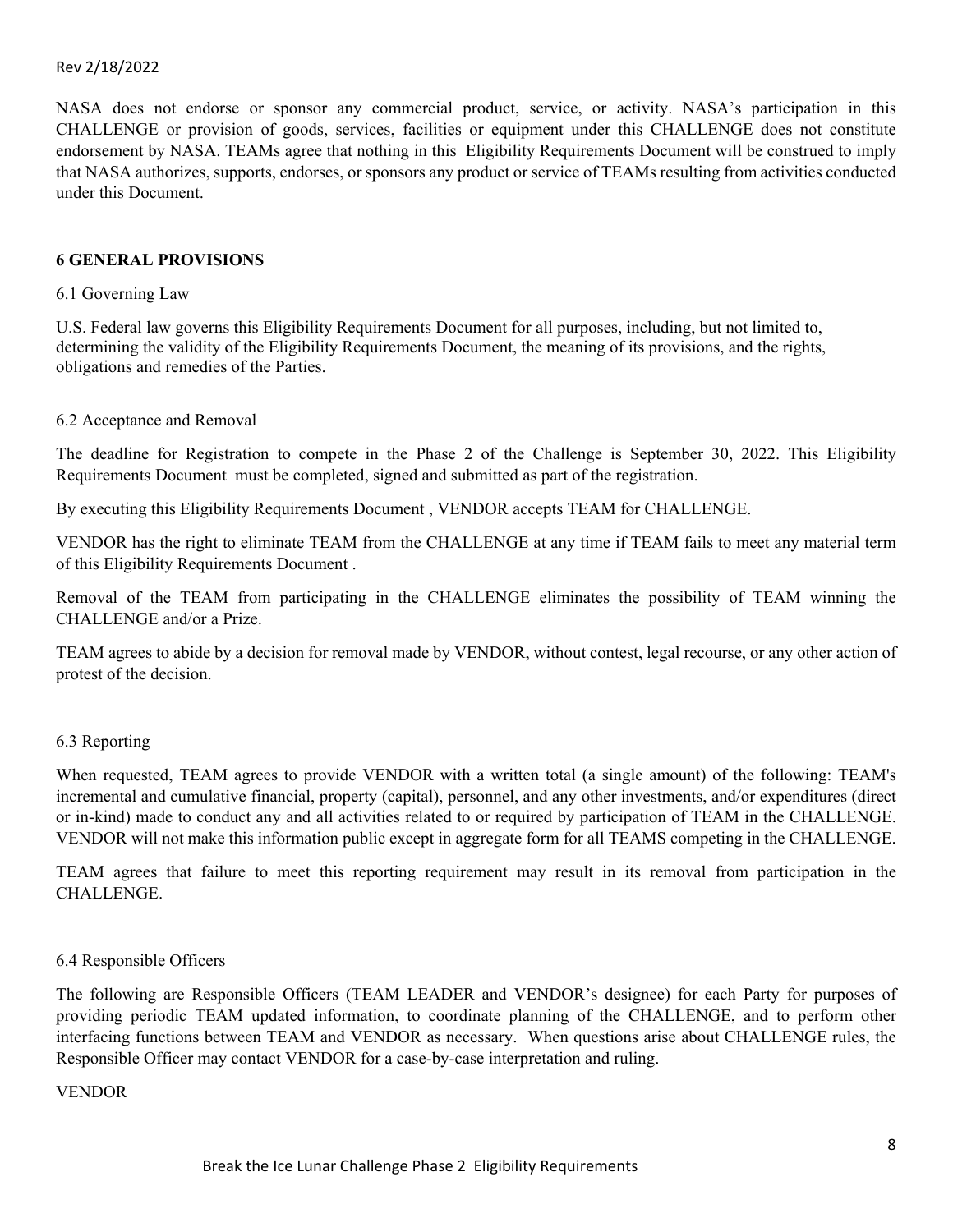Adam Karides Director of Business Development & Chief of Staff 1(202) 495-1639 [akarides@ensembleconsultancy.com](mailto:akarides@ensembleconsultancy.com) 80 M Street, SE Suite #100, Washington DC, 2003

| TEAM NAME:                          |  |
|-------------------------------------|--|
| TEAM LEADER NAME:                   |  |
| TEAM LEADER PHONE:                  |  |
| TEAM LEADER EMAIL:                  |  |
| <b>TEAM LEADER MAILING ADDRESS:</b> |  |
|                                     |  |

 $\mathcal{L}_\mathcal{L} = \{ \mathcal{L}_\mathcal{L} \mid \mathcal{L}_\mathcal{L} \in \mathcal{L}_\mathcal{L} \}$  , where  $\mathcal{L}_\mathcal{L} = \{ \mathcal{L}_\mathcal{L} \mid \mathcal{L}_\mathcal{L} \in \mathcal{L}_\mathcal{L} \}$ 

6.5 Assignment

This Eligibility Requirements Document may not be assigned by TEAM to any party without the prior approval of VENDOR and the FUNDER.

6.6 Insurance & Indemnification

Each TEAM MEMBER agrees to assume any and all risks and waives claims against VENDOR and the U.S. Government and its related entities, except in the case of willful misconduct, for any injury, death, damage, or loss of property, revenue, or profits, whether direct, indirect, or consequential, arising from each TEAM MEMBER's participation in the CHALLENGE, whether such injury, death, damage, or loss arises through negligence or otherwise. For the purposes of this paragraph 6.6 and paragraph 6.7, the term "related entity" means a contractor or subcontractor at any tier, and a supplier, user, customer, cooperating party, grantee, investigator, or detailee.

TEAM agrees to obtain any and all insurance policies and coverage required by its local, state, or federal governments to conduct any and all virtual activities related to or required by participation of TEAM, or the TEAM MEMBERS, in the CHALLENGE. In addition, FUNDER requires that each TEAM obtain liability insurance in the amount of \$250,000 USD minimum that covers each TEAM MEMBER or otherwise demonstrate financial responsibility for that amount to cover all claims by (A) a third party for death, bodily injury, or property damage, or loss resulting from an activity carried out in connection with participation in the CHALLENGE, with the U.S. Government named as an additional insured under the TEAM's insurance policies; and (B) the U.S. Government, VENDOR, and its contractors for damage or loss to Government or VENDOR property resulting from or related to CHALLENGE activities. The TEAM and all TEAM MEMBERS agree to indemnify the U.S. Government and VENDOR against third-party claims for damages arising from or related to CHALLENGE activities.

Proof of insurance in such form as reasonably required by VENDOR shall be provided to VENDOR, no later than ten (10) days prior to the Step 1 Submission Deadline as outlined in Exhibit C of the Eligibility Requirements Document. Alternatively, if TEAM intends to fulfill this requirement by demonstrating financial responsibility in the requisite amount, TEAM shall submit to VENDOR in writing such information as demonstrates to VENDOR, in VENDOR's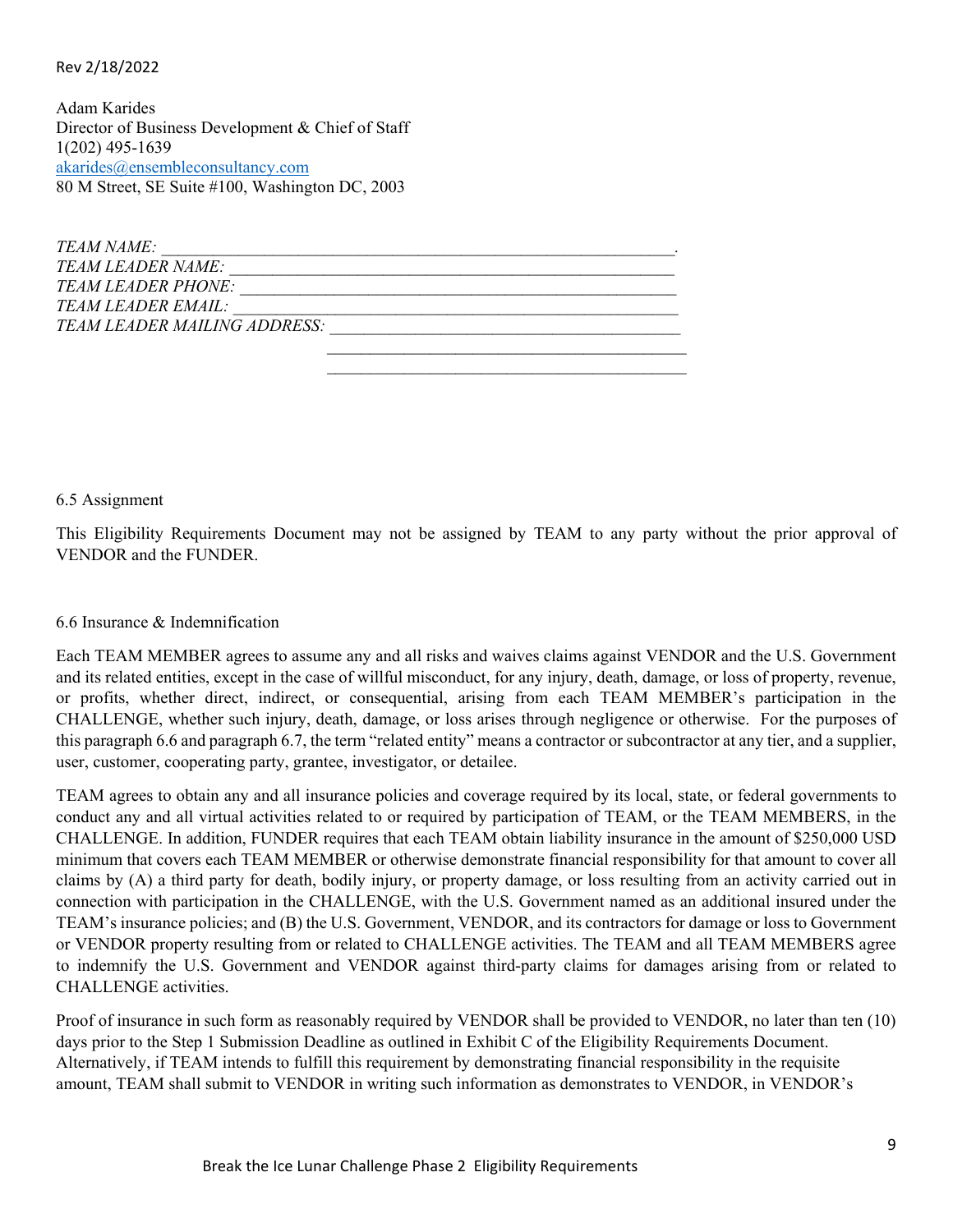reasonable discretion, that TEAM has sufficient financial responsibility to cover the potential claims cited in the requisite minimum amount as outlined in Exhibit C of the Eligibility Requirements Document.

TEAM agrees that failure to meet this requirement will result in TEAM's removal from participation in the CHALLENGE. 6.7 Waiver, Release, and Covenant Not to Sue

In consideration for the opportunity to compete in the CHALLENGE, TEAM agrees to assume any and all risks arising from or related to the CHALLENGE, waives all claims against, and covenants not to sue, whether in contract or tort, VENDOR, its contractors and related entities, including FUNDER and the U.S. Government and its related entities, for any injury, death, damage, loss of property or revenue or profits, whether direct, indirect, or consequential, arising from its participation in the CHALLENGE, including preparation for the CHALLENGE and any advice received in connection with the CHALLENGE, whether such injury, death, damage or loss arises through negligence or otherwise, except in the case of willful misconduct.

TEAM also acknowledges that VENDOR has entered into a contract with FUNDER to pay the Prize and agrees that the obligation for payment of the Prize to declared winners belongs to FUNDER and not to VENDOR.

Commitments by the U.S. Government to provide the Prize for this CHALLENGE are subject to the availability of appropriated funds, and no provision in this Eligibility Requirements Document shall be interpreted to require obligation or payment of funds in violation of the Anti-Deficiency Act, 31 U.S.C 1341.

#### 6.8 Additional Rules

VENDOR may, with concurrence from FUNDER, implement such additional rules or requirements, as it deems appropriate to administer the CHALLENGE. Failure to adopt or follow such additional rules or requirements shall be grounds to terminate a TEAM and all TEAM MEMBERS from the CHALLENGE.

## **7 DELAY, CANCELLATION OR TERMINATION**

TEAM acknowledges that circumstances may arise that require the CHALLENGE to be delayed indefinitely or cancelled. Such delay or cancellation, and/or the termination of this Eligibility Requirements Document, shall be within the full discretion of VENDOR or its assignee, and TEAM accepts any risk of damage or loss due to such delay, cancellation, and/or termination.

#### **8 EXECUTION**

*.* 

The undersigned agree to all terms of this Eligibility Requirements Document.

*TEAM LEADER NAME: \_\_\_\_\_\_\_\_\_\_\_\_\_\_\_\_*

*TEAM NAME: \_\_\_\_\_\_\_\_\_\_\_\_\_\_\_\_\_\_\_\_\_\_\_\_*

 $\mathcal{L}_\text{max}$  and  $\mathcal{L}_\text{max}$  and  $\mathcal{L}_\text{max}$  and  $\mathcal{L}_\text{max}$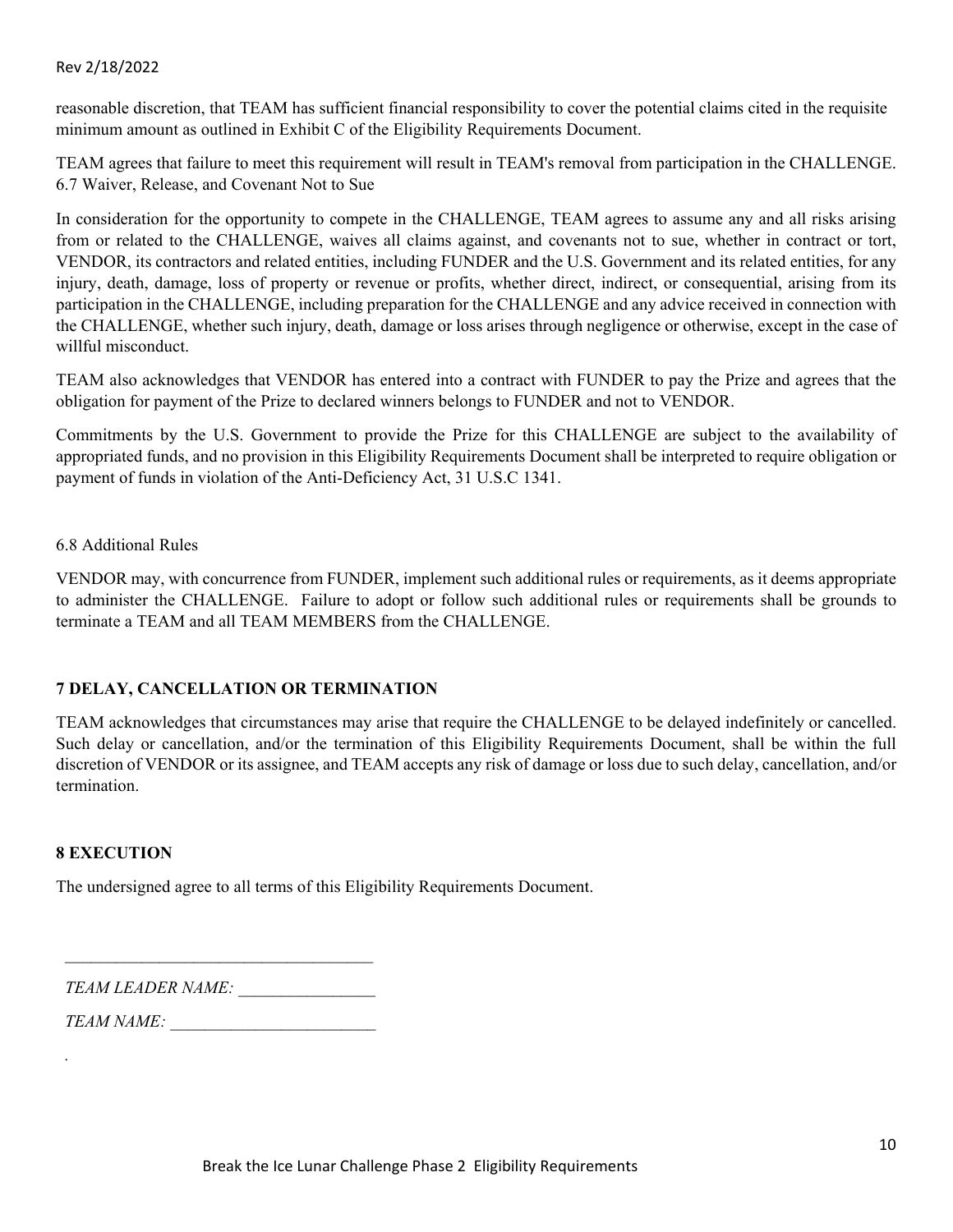Date: \_\_\_\_\_\_\_\_\_\_\_\_\_\_\_\_\_\_\_\_\_\_\_\_\_\_\_\_\_\_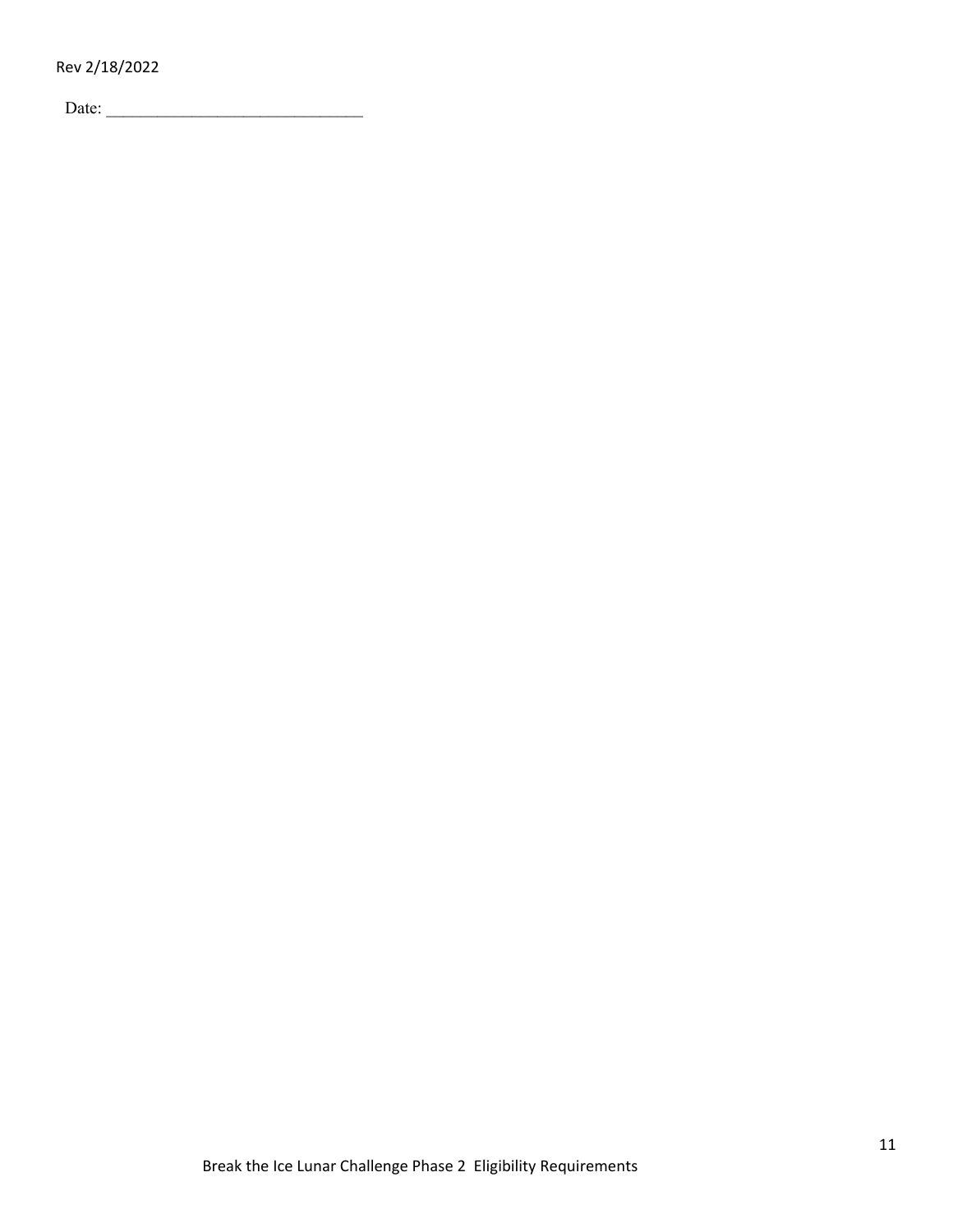#### **EXHIBIT A:**

## **APPLICATION FOR APPROVAL OF TEAM MEMBERSHIP AND ADOPTION OF ELIGIBILITY REQUIREMENTS DOCUMENT**

#### **By an Individual ("Adoption")**

The undersigned applies to register for the Break the Ice Lunar Challenge Phase 2 as a TEAM MEMBER and agrees to be bound by all the provisions of the attached 2022 Break the Ice Lunar Challenge Phase 2 Eligibility Requirements Document that TEAM MEMBER acknowledges having read, understood and agreed to by signing below. In particular, but without limitation of other responsibilities under the Eligibility Requirements Document, TEAM MEMBER agrees:

- o In return for the opportunity to participate in this CHALLENGE, to waive any and all claims against VENDOR and FUNDER, including but not limited to claims in contract and tort, related to or resulting from any and all activities under or arising from participation as a TEAM MEMBER.
- o Abide by all Eligibility Requirements Document provisions, including but not limited to 2.4 "Financing," 2.6 "Government Regulations and Licensing," 4 "Good Sportsmanship," 5.1 "Use of Names, Trademarks and Insignias," "5.2 "Media Rights," 6.3 "Reporting," 6.6 "Insurance & Indemnification," 6.7 "Waiver and Acknowledgement," and to submit all questions and issues to VENDOR through the TEAM LEADER.

All capitalized terms not otherwise defined herein shall have the meanings ascribed in the Eligibility Requirements Document.

#### *Team Member Must Confirm the Following*

- □ TEAM MEMBER is an individual who is a citizen or permanent resident of the United States.
- □ TEAM MEMBER is not an individual who is a citizen or permanent resident of the United States. Accordingly, TEAM MEMBER is NOT eligible to win a prize in the CHALLENGE.

| <b>TEAM MEMBER Name:</b>              |       |
|---------------------------------------|-------|
|                                       |       |
| TEAM MEMBER Place of Employment:      |       |
|                                       | Date: |
|                                       |       |
|                                       | Date: |
| Application Approved by: VENDOR Name: |       |
| Signature:                            | Date: |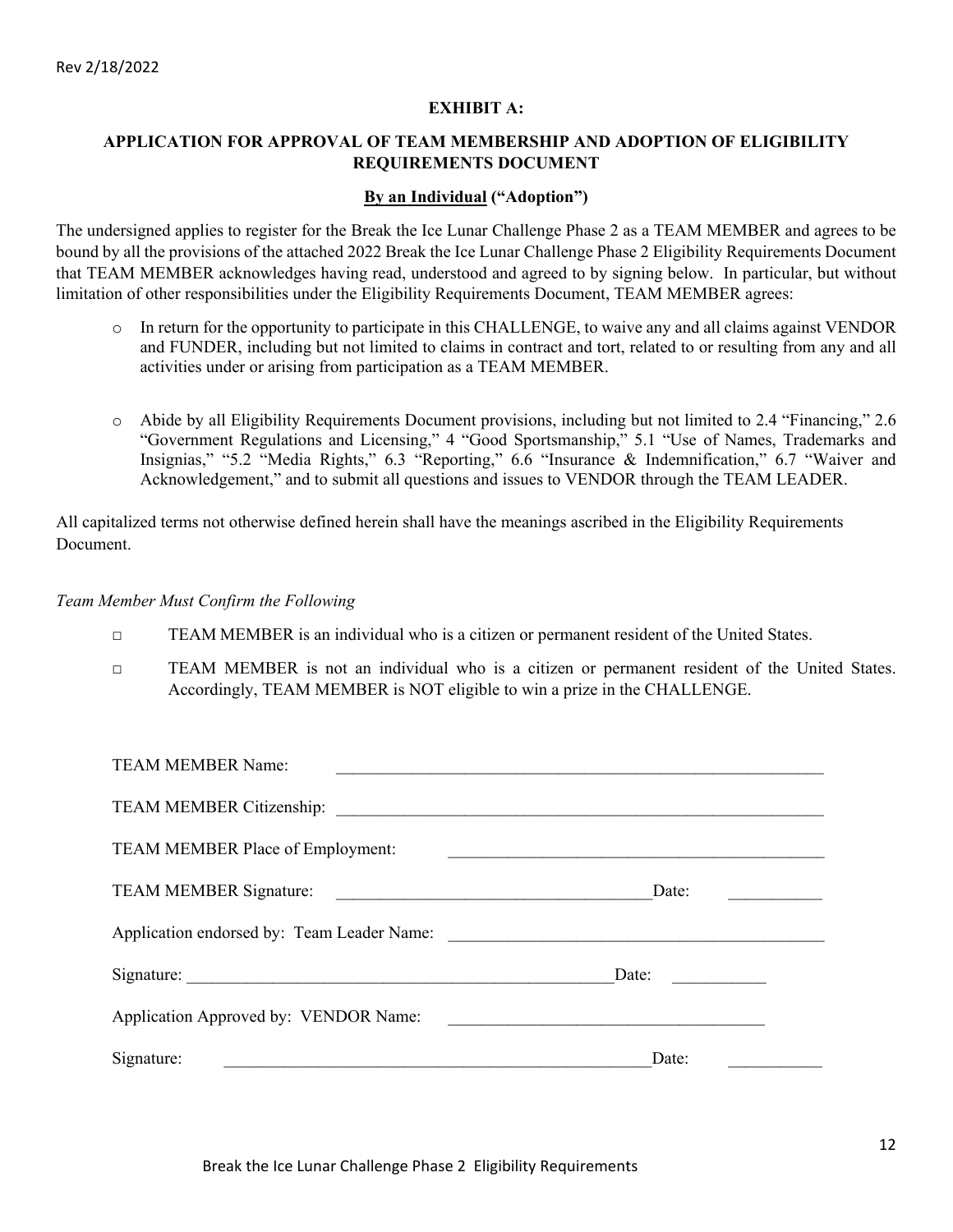## **APPLICATION FOR APPROVAL OF TEAM MEMBERSHIP AND ADOPTION OF ELIBITY REQUIREMENTS DOCUMENT**

## **By an Entity ("Adoption")**

The undersigned applies to register for the 2022 Break the Ice Lunar Challenge Phase 2 as a TEAM MEMBER and agrees to be bound by all the provisions of the attached 2022 Break the Ice Lunar Challenge Phase 2 Eligibility Requirement Document that TEAM MEMBER acknowledges having read, understood and agreed to by signing below. In particular, but without limitation of other responsibilities under the Eligibility Requirements Document, applicant TEAM MEMBER agrees:

- o In return for the opportunity to participate in this CHALLENGE, to waive any and all claims against VENDOR and FUNDER, including but not limited to claims in contract and tort, related to or resulting from any and all activities under or arising from participation as a TEAM MEMBER.
- o Abide by all Eligibility Requirements Document provisions, including but not limited to 2.4 "Financing," 2.6 "Government Regulations and Licensing," 4 "Good Sportsmanship," 5.1 "Use of Names, Trademarks and Insignias," 5.2 "Media Rights," 6.3 "Reporting," 6.6 "Insurance & Indemnification," 6.7 "Waiver and Acknowledgement," and to submit all questions and issues to VENDOR through the TEAM LEADER.
- o Cause all Entity Members listed below to be bound by this Adoption by initialing their name on the List of Entity Members. Also, in said initialing, Entity Members acknowledge awareness and agreement to this Adoption.

All capitalized terms not otherwise defined herein shall have the meanings ascribed in the Eligibility Requirements Document.

#### *Team Member Must Confirm the Following:*

- **TEAM MEMBER** is an entity incorporated in and which maintains its primary place of business in the United States.
- **TEAM MEMBER** is not an entity incorporated in and which maintains its primary place of business in the United States. Accordingly, TEAM MEMBER is NOT eligible to win a prize in the CHALLENGE.

| <b>Entity Name:</b><br><u> 1989 - Johann Stein, mars and de Britannich (b. 1989)</u> |       |
|--------------------------------------------------------------------------------------|-------|
| Location of Incorporation:                                                           |       |
| Primary Place of Business:                                                           |       |
| Authorized Entity TEAM MEMBER Signature:                                             | Date: |
| Application endorsed by: Team Leader Name:                                           |       |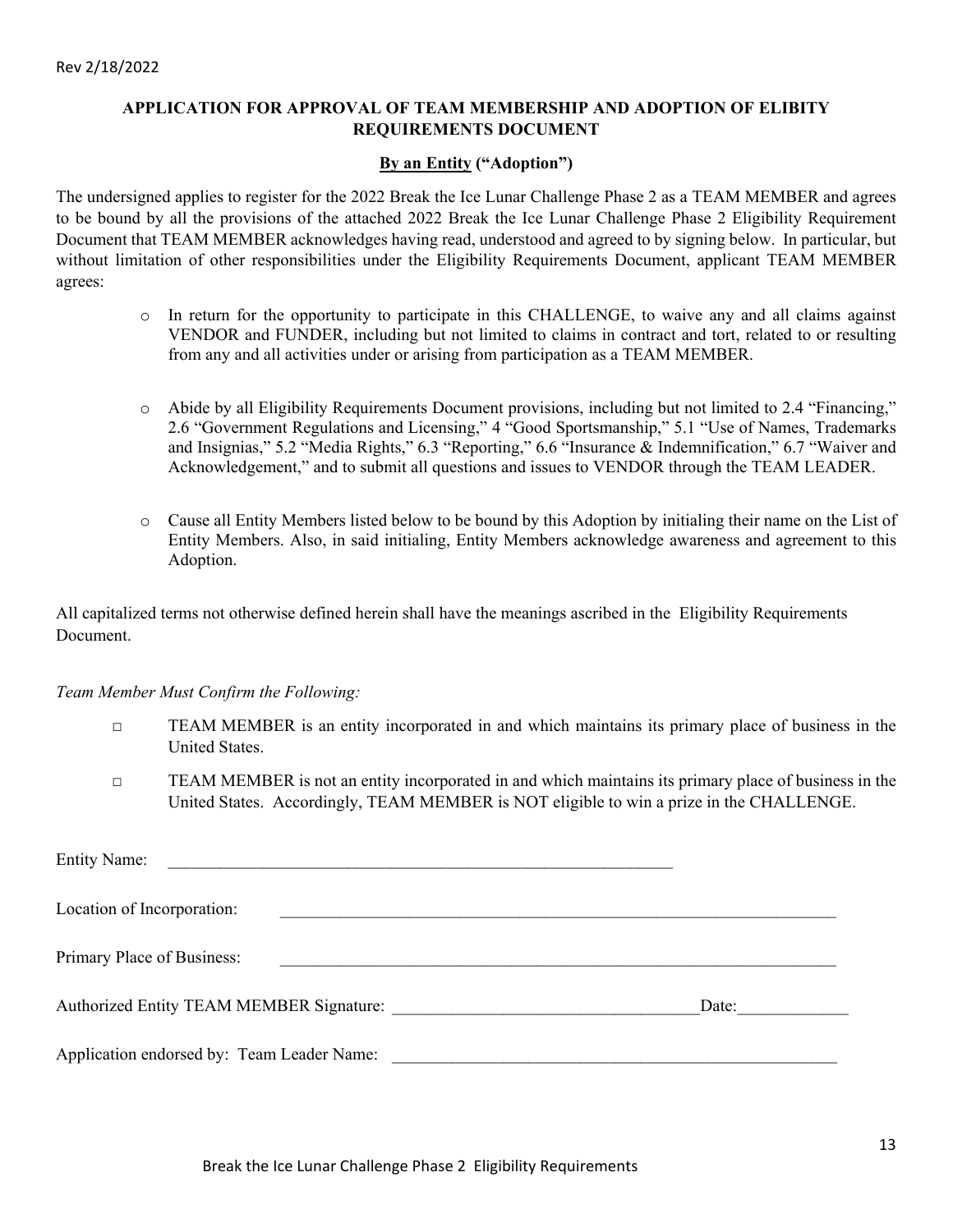| Rev 2/18/2022 |  |  |  |  |
|---------------|--|--|--|--|
|---------------|--|--|--|--|

| Signature:                            | Date: |  |
|---------------------------------------|-------|--|
| Application Approved by: VENDOR Name: |       |  |
| Signature:                            | Date: |  |

## **List of Entity Members**

|                 | Citizenship: ___________ Initial _______ |  |
|-----------------|------------------------------------------|--|
| 2 Member Name:  | Citizenship: ___________ Initial _______ |  |
|                 | Citizenship: ___________ Initial _______ |  |
|                 | Citizenship: Initial                     |  |
|                 | Citizenship: ___________ Initial _______ |  |
|                 | Citizenship: Initial                     |  |
|                 | Citizenship: ___________ Initial _______ |  |
|                 | Citizenship: Initial                     |  |
|                 | Citizenship: __________ Initial ______   |  |
| 10 Member Name: | Citizenship: __________ Initial _______  |  |
|                 | Citizenship: Initial                     |  |
|                 | Citizenship: Initial                     |  |
|                 | Citizenship: Initial                     |  |
|                 | Citizenship: __________ Initial ______   |  |
|                 | Citizenship: Initial                     |  |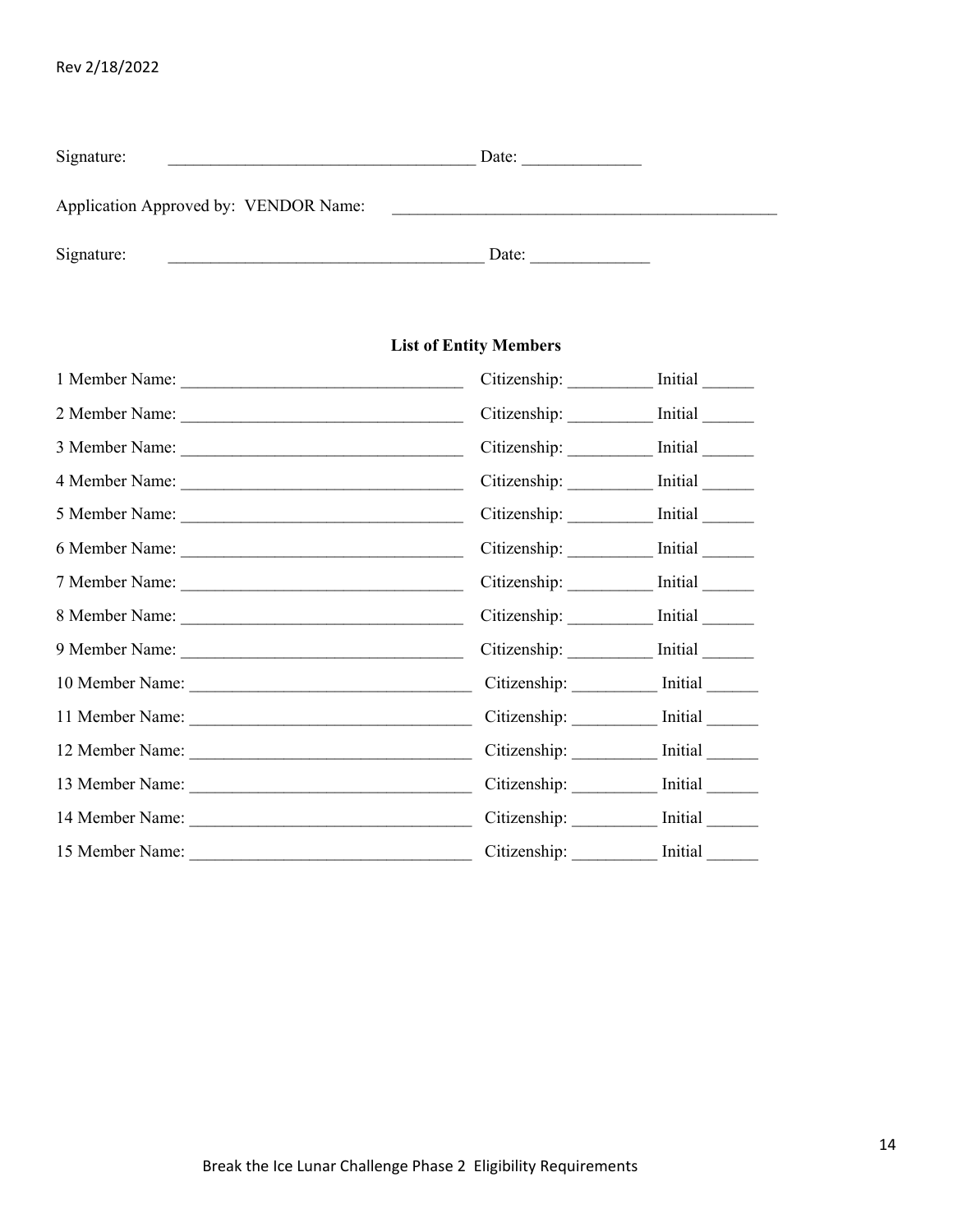## **EXHIBIT B FOREIGN STUDENT ACKNOWLEDGEMENT**

|                                                                                                                           | , an Entity Member with                                                                                                        |
|---------------------------------------------------------------------------------------------------------------------------|--------------------------------------------------------------------------------------------------------------------------------|
| (Entity TEAM MEMBER) on TEAM                                                                                              |                                                                                                                                |
|                                                                                                                           | , acknowledge that (i) during the term of the attached 2022                                                                    |
| Break the Ice Lunar Challenge Phase 2 Eligibility Requirements Document and at the time of the CHALLENGE, I am a          |                                                                                                                                |
|                                                                                                                           | bona-fide, full-time student enrolled at an accredited U.S. institution of higher education, (ii) during the term of the Break |
| the Ice Lunar Challenge Phase 2 Eligibility Requirements Document and at the time of the CHALLENGE, I am in the           |                                                                                                                                |
|                                                                                                                           | United States on a valid student visa and am otherwise in compliance with all local, state, and federal laws and regulations   |
| regarding the sale and export of technology, (iii) I will comply with all terms and conditions of the Break the Ice Lunar |                                                                                                                                |
| Challenge Phase 2 Eligibility Requirements Document; and (iv) I am not a citizen or permanent resident of the United      |                                                                                                                                |
| States. Accordingly, I am NOT eligible to win a prize from FUNDER in the CHALLENGE. All capitalized terms not             |                                                                                                                                |
| otherwise defined herein shall have the meanings ascribed in the Eligibility Requirements Document.                       |                                                                                                                                |
| <b>Entity Member Citizenship:</b>                                                                                         |                                                                                                                                |
|                                                                                                                           |                                                                                                                                |
| <b>Entity Member Signature:</b>                                                                                           |                                                                                                                                |
| Acknowledgement Endorsed by Entity TEAM MEMBER:                                                                           |                                                                                                                                |
| Name:                                                                                                                     |                                                                                                                                |
| Signature:                                                                                                                | Date:                                                                                                                          |
| Acknowledgement endorsed by: Team Leader                                                                                  |                                                                                                                                |
|                                                                                                                           |                                                                                                                                |
| Signature:                                                                                                                | Date:                                                                                                                          |
| Acknowledgement endorsed by: VENDOR                                                                                       |                                                                                                                                |
| Name:                                                                                                                     |                                                                                                                                |
| Signature:                                                                                                                | Date:                                                                                                                          |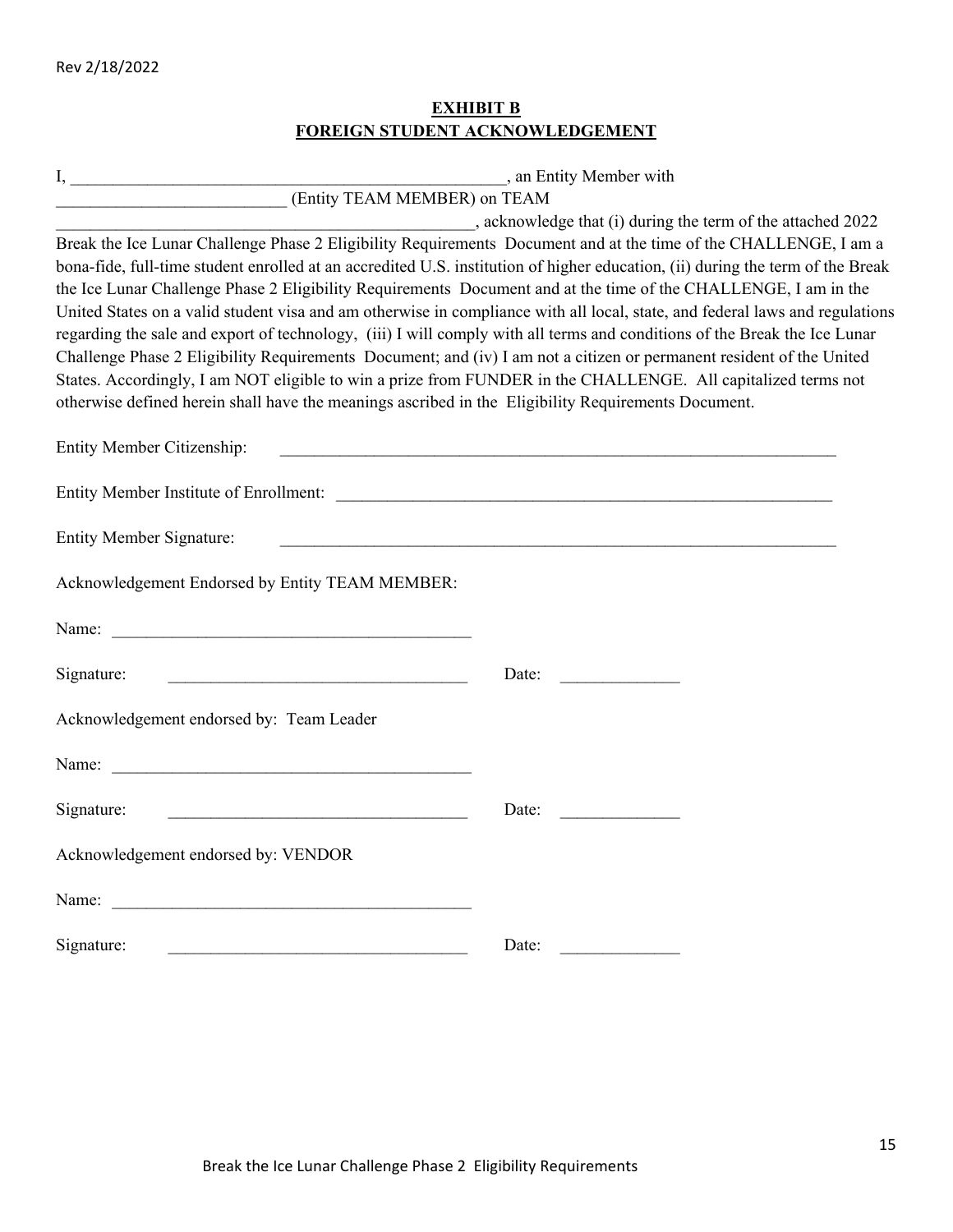## **FOREIGN PARTICIPANT ACKNOWLEDGEMENT**

|            |                                                                                                                         | FOREIGN PARTICIPANT ACKNOWLEDGEMENT                                                                                  |
|------------|-------------------------------------------------------------------------------------------------------------------------|----------------------------------------------------------------------------------------------------------------------|
|            |                                                                                                                         |                                                                                                                      |
|            | Entity TEAM MEMBER) on TEAM                                                                                             |                                                                                                                      |
|            |                                                                                                                         |                                                                                                                      |
|            |                                                                                                                         | conditions of the Break the Ice Lunar Challenge Phase 2 Eligibility Requirements Document. I confirm that I am not a |
|            |                                                                                                                         | citizen or permanent resident of the United States, and accordingly, I am NOT eligible to win a prize from FUNDER in |
|            | the CHALLENGE.                                                                                                          |                                                                                                                      |
| Document.  |                                                                                                                         | All capitalized terms not otherwise defined herein shall have the meanings ascribed in the Eligibility Requirements  |
|            | Entity Member Must Check One of the Following Confirm the Following:                                                    |                                                                                                                      |
|            | Entity Member is an employee of such entity<br>$\Box$                                                                   |                                                                                                                      |
|            | $\Box$                                                                                                                  | Entity Member is a full-time student of such entity, if the entity is a university or other accredited               |
|            | institution of higher learning,                                                                                         | Entity Member is an owner of such entity, so long as foreign citizens own less than 50% of the interests             |
|            | $\Box$<br>in the entity, OR                                                                                             |                                                                                                                      |
|            | Entity Member is a contractor under written contract to such entity.<br>$\Box$                                          |                                                                                                                      |
|            | <b>Entity Member Citizenship:</b><br><b>Entity Member Signature:</b><br>Acknowledgement Endorsed by Entity TEAM MEMBER: |                                                                                                                      |
|            |                                                                                                                         |                                                                                                                      |
| Signature: |                                                                                                                         | Date:                                                                                                                |
|            | Acknowledgement endorsed by: Team Leader                                                                                |                                                                                                                      |
|            |                                                                                                                         |                                                                                                                      |
| Signature: |                                                                                                                         | Date:                                                                                                                |
|            | Acknowledgement endorsed by: VENDOR                                                                                     |                                                                                                                      |
| Name:      |                                                                                                                         |                                                                                                                      |

Signature: \_\_\_\_\_\_\_\_\_\_\_\_\_\_\_\_\_\_\_\_\_\_\_\_\_\_\_\_\_\_\_\_\_\_\_ Date: \_\_\_\_\_\_\_\_\_\_\_\_\_\_